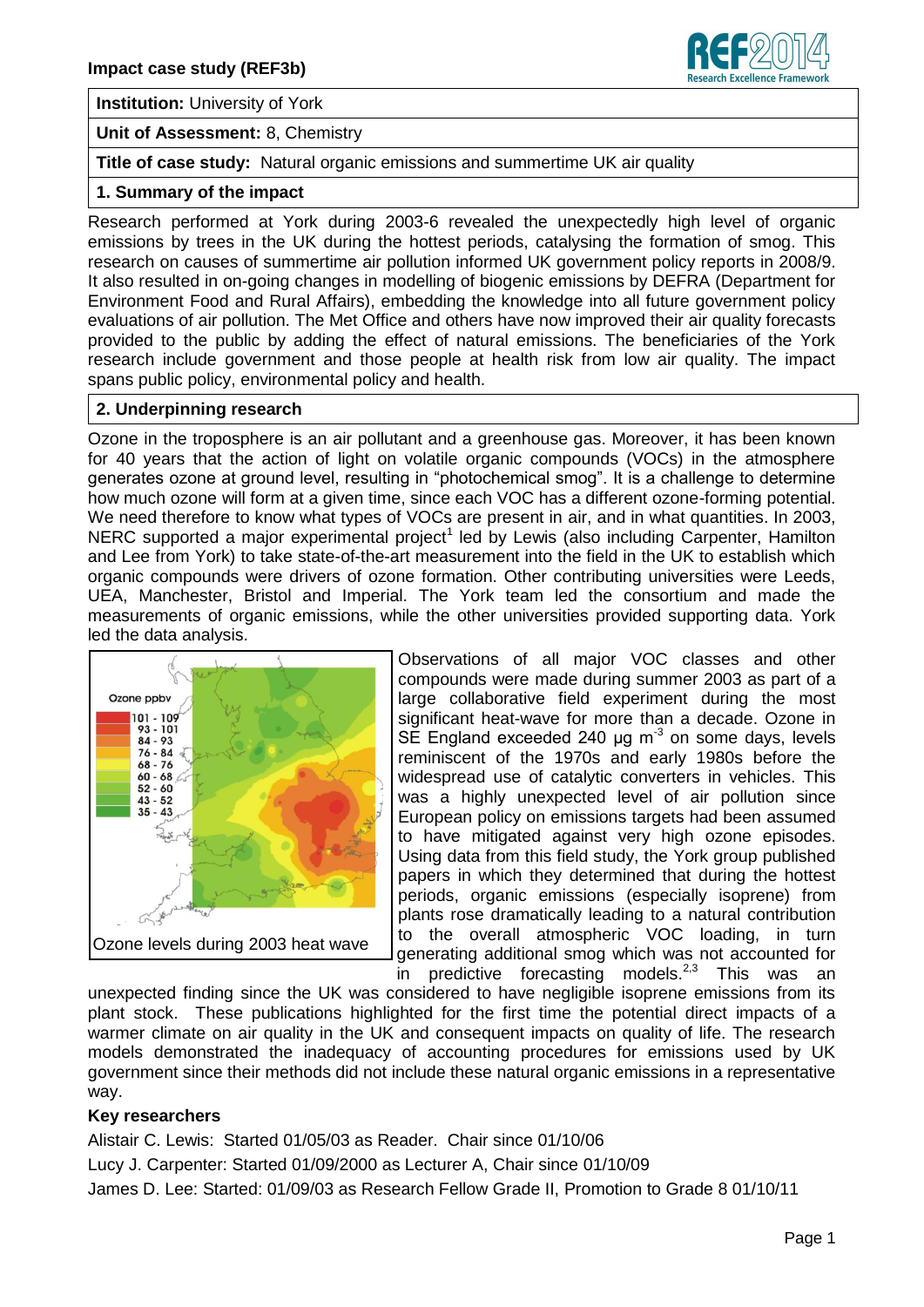

Jacqueline F. Hamilton: Started 20/08/03 as Post-doc. Appointment to Lecturer from 01/02/08

### **3. References to the research**

This research exceeds the quality threshold as is evident from journal quality, number of citations (data from Scopus, November 2013) and recognition in Lewis's Leverhulme Prize and RSC John Jeyes Award.<sup>4</sup>

*Research funding to determine atmospheric chemistry of organic compounds in the UK.* 

1. NERC consortium project 2002-2006, part of the Polluted Troposphere Research Programme: Tropospheric Organic Chemistry Experiment (TORCH), NER/2002/00498. Principal Investigator A.C Lewis (at University of York), with 15 co-investigators from five UK HEIs. Total grant £975K.

*Peer-reviewed papers with research outcomes used later as evidence for policy change:*

2. **J. D. Lee, A. C Lewis**, P. S. Monks, M. Jacob, **J. F. Hamilton**, **L. J. Carpenter**, *et al*. "Ozone Photochemistry And Elevated Isoprene During The U.K. Heat Wave Of August 2003". *Atmos. Environ*. 2006, **40**, 7598-7613. DOI: 10.1016/j.atmosenv.2006.06.057. *43 citations*.

3. S. Utembe, M. E. Jenkin, **A. C. Lewis**, J. R. Hopkins and **J. F. Hamilton**. "Modelling The Ambient Distribution of Organic Compounds During The August 2003 Ozone Episode In The Southern U.K". *Faraday Discuss.* 2005, **130**, 311-326. DOI: 10.1039/b417403h. *29 citations.* 

*Other evidence of quality: Awards to A.C. Lewis*

4*.* Philip Leverhulme prize in 'Ocean, Earth and Atmospheric Science' (2004) – citation: "Alastair Lewis has used his talent for chemical analysis to open a new area of atmospheric chemistry, devising innovative techniques to measure complex hydrocarbon volatiles both in the unpolluted atmosphere and in urban air. ... They can play an important role in the chemistry of the atmosphere and are involved in the generation of ozone, which is a potential health hazard when it occurs in the lower atmosphere at high concentration. His measurements have helped to show that recent exceptional summer temperatures in the UK have been accompanied by large emissions of carbon volatiles from vegetation, resulting in high ozone levels across the country."

RSC John Jeyes Award 2012 citation: "For his significant contributions to our understanding of the atmospheric chemistry, transport and impacts of organic compounds, enabled by his development of novel methods of chemical analysis".

# **4. Details of the impact**

The research directly resulted in changes in UK government policy and improved forecasts of air quality made available to the public. In the UK, air pollutants reduce lifespan on average by 8-14 months, and by up to 9 years for the most vulnerable groupings, inducing respiratory and pulmonary diseases that affect disproportionately the elderly and children. Health costs are estimated to be £10.7 billion per annum<sup>5</sup> and are comparable to those of alcohol and drug misuse. Vulnerable people are advised to consult air quality forecasts, as illustrated by the Met Office and Asthma Society:<sup>6</sup> "If you find pollution triggers your asthma, keep well informed about air *quality. Ozone can be a problem for some people. Levels are likely to be higher on hot summer days."* Air pollution also causes ecological damage and reduces crop yields. The connection between heat-waves and air pollution and their impacts on the population reached wide attention during summer 2003, a period that led to several thousand additional deaths throughout Europe attributable to ozone and fine particulates.<sup>7</sup> The event catalysed public debate on the effects of air pollution, the possible impacts of a warmer climate and the effectiveness of Government policy for pollution control. In response, DEFRA collaborated with the York team to improve their capability for prediction of air quality. This collaboration began in 2003 and continues, most recently during the heat-wave of July 2013.

The government has benefited from clear scientific evidence for the causes of continuing peak summertime ozone pollution, and an enhanced appreciation of the limitations of EU control policies in periods of high temperatures. The inclusion of biogenic species in predictive models has provided government with an improved capability to forecast air quality in the short term, $<sup>8</sup>$  and</sup> provided advice to the public (for example through DEFRA and Met Office air quality forecasts). It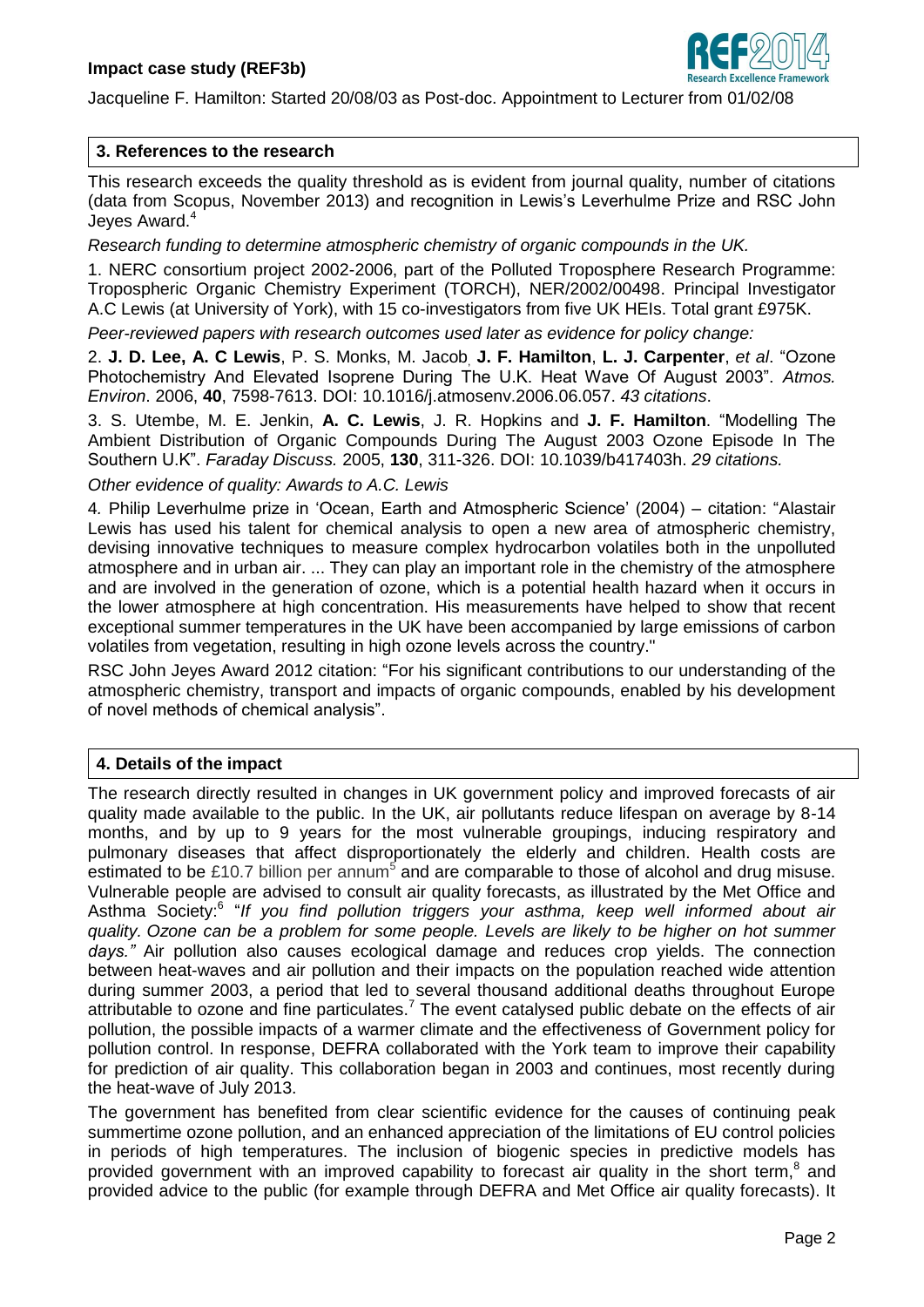#### **Impact case study (REF3b)**



has also improved estimates of future changes in air pollution of natural origin and those arising through policy change. There is now a better appreciation of the balance between the effects of natural and man-made emissions on air quality. Since controlling anthropogenic emissions is a costly activity, the benefits of improved prediction are felt in both health and financial domains.

Section 2 presented the finding from York that biogenic volatile organic compounds are released in large quantities from vegetation in the UK on hot summer days, promoting rapid photochemical formation of ozone. The natural emissions offset some of the benefits from policies to reduce manmade VOCs from sources such as combustion and solvent usage. York scientists calculated the impacts of biogenics on air quality using their unique measurements and supporting data from other HEIs.

The research data collected by York were shared within months with the evidence team at DEFRA, the Government department responsible for ensuring UK compliance with European legislation, and specifically the air quality Directive 2008/50/EC. At the same time there was substantial media reporting and debate about the research.<sup>9</sup> Peer-reviewed publications from York followed in 2005 and 2006.<sup>2,3</sup> These academic publications were then used by DEFRA as a key part of the evidence base that guided the terms of reference for two Government reports. It is through these reports published in 2008 and 2009, and on-going policy recommendations and practice changes, that the impacts of the research in this assessment period are seen.

The first DEFRA expert report on the impacts of climate change on air pollution appeared in 2008<sup>10</sup> and a second reporting on ozone in the UK appeared in  $2009$ .<sup>11</sup> In addition, DEFRA called an expert meeting in 2009.<sup>12</sup> Both reports made substantial reference to the original underpinning research, highlighting the impacts that this new understanding of natural emissions may have on air quality, and how climate change may exacerbate this process. *"The drought conditions accompanying the episode (summer 2003) decreased deposition of ozone to vegetation, while the high temperatures led to increased emissions of isoprene, a highly reactive volatile organic compound that is emitted from vegetation, and is an ozone precursor. Both of these effects further*  contributed to the high ozone concentrations."<sup>10</sup> Both Government reports made reference to the need to improve the representation of biogenic species in UK emissions models in the light of the York research. In 2010, DEFRA tendered for an update of the reporting of natural VOC emissions for the UK, and the models used for national policy development continue to be updated to include this source. This key change to represent natural VOC emissions in the models used by Government for future scenario testing has embedded the original research in all future policy formulations. Specific direct consequences are: (a) DEFRA contracted the consultancy Ricardo-AEA (http://www.ricardo-aea.com) to include natural emissions in future air quality predictions, work that is on-going; (b) the Met Office is including natural emissions in the models used for their air-quality forecasts for the public [\(http://www.metoffice.gov.uk/guide/weather/air-quality\)](http://www.metoffice.gov.uk/guide/weather/air-quality).

Activities supporting DEFRA air-quality evidence and policy requirements continue to the present. Lewis is a current member of the Government Expert Committee, the Air Quality Expert Group. DEFRA continues to support a range of air pollution and emissions research projects at York Chemistry with Lewis, Lee and Hamilton. In 2012, DEFRA and York created a new permanent staff position split between Whitehall and York to accelerate the translation of NERC air quality science outcomes into government departments (Dr Sarah Moller).

Quotations: Dr Tim Murrells, Technical Director, National Atmospheric Emissions Inventory, Ricardo-AEA (05/04/13) "*The research project TORCH, led by Prof. Lewis at University of York, provided a very detailed chemical analysis of processes occurring in the UK during very high temperature conditions. The research, and later DEFRA expert publications, highlighted that natural organic emissions of isoprene could elevate UK ozone during very warm weather. In response, there is now a programme of work, commissioned by DEFRA and led by Ricardo-AEA, to provide recommendations on approaches for estimating biogenic emissions inventories and their use in models to support air pollution prediction and forecasting. Ricardo-AEA includes biogenic inventories in its Ozone Source Receptor Model which is used to predict future ozone concentrations in the UK and to inform DEFRA's policies on ozone air quality by predicting the impacts of future changes in precursor emissions. Ricardo-AEA also uses this information in models used for DEFRA's daily forecasts and public alert systems on air pollution for the protection of human health.*" 13